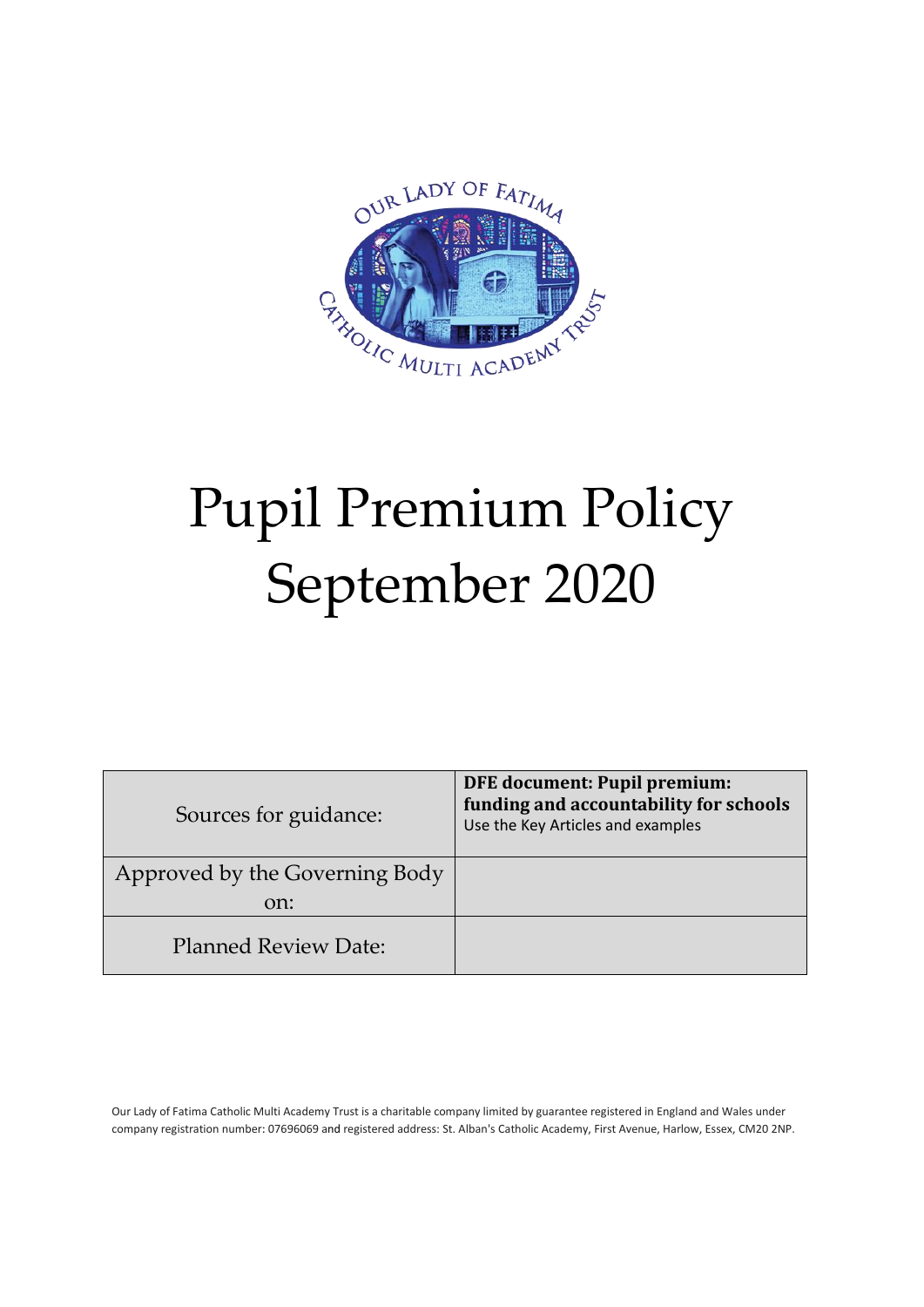## **Pupil Premium Policy**

### **OUR MISSION**

Through God's love we learn together, grow together and achieve together. This is our mission and it is lived out through our children, staff and parents.

As a community of schools and through God's Love, we endeavour to inspire and motivate our children so they can learn together, grow together, and achieve together. As a Trust we believe passionately in a rich education. John 10:10 "I have come that they may have life, and have it to the full." Through Jesus, we ensure that our children have life, and have it to the full. We ensure children excel, not just academically but in faith as disciples and as individuals. Our children learn to love themselves, love each other and the world around them and to love God.

#### **Aims:**

To provide all pupils with fair and equal opportunities to achieve and excel in all areas of the curriculum; using effective teaching and learning, supported by use of additional, delegated funding.

To work in partnership with families and pupils eligible for pupil premium, to plan, monitor and evaluate support and intervention in order to secure individual progress and achievement.

To work with external partners and organisations to provide additional support for the social, emotional, health and wellbeing of all pupils with potential barriers to learning and achievement.

To ensure governors fulfil statutory responsibilities to make effective use of pupil premium funds in order to impact positively on pupils' achievement and attainment.

#### **The Pupil Premium**

The Pupil Premium is additional funding which is allocated to schools on the basis of the number of pupils who have been eligible for free school meals (FSM) at any point over the last six years (known as 'Ever 6 FSM'). The Pupil Premium is aimed at addressing the current underlying inequalities which exist between children from disadvantaged backgrounds and their more affluent peers.

The Pupil Premium also provides funding for children who have been looked after continuously for more than six months and the children of service personnel.

#### **Application:**

The DfE has given us the freedom to use the Pupil Premium as we see fit, based upon our knowledge of our pupil needs.

'It is for schools to decide how the Pupil Premium, allocated to schools per FSM pupil, is spent, since they are best placed to assess what additional provision should be made for the individual pupils within their responsibility.'

The Trust does not therefore , use this policy to displace current strategies to intervene and support its pupils. Some pupils who are not eligible for pupil premium may have similar needs. The Trust may identify these pupils as benefitting from similar support.

Some pupils may be achieving well, and will be entitled to funding to enhance their future educational aspirations and achievements.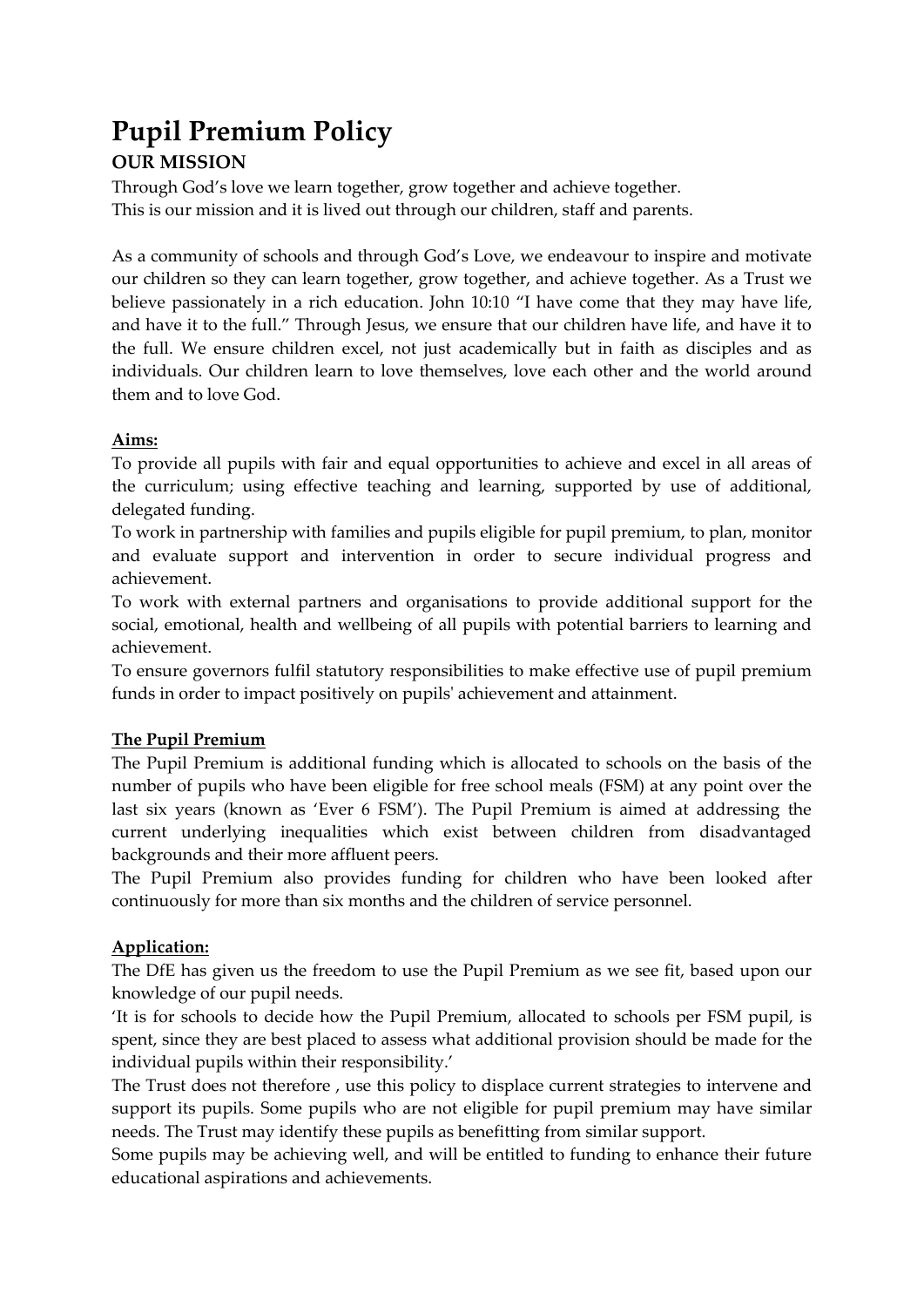#### **Links To Other Policies And Documentation**

Although this policy is the key document outlining our approach to diminishing the difference in attainment and achievement for our disadvantaged pupils, we will, however ensure that information about our responsibilities under the Equality Act for other pupils for whom narrowing the gap remains an issue but are not covered by the Pupil Premium, are also included in key documents such as our school improvement plan, self-evaluation review, the school prospectus, school website and newsletters.

#### **Systems, Procedures And Practice:**

We expect all members of our school community, particularly staff and governors to be committed to raising standards and narrowing the attainment gaps for our pupils.

Under the strategic leadership of the Executive Headteacher (EHT) the operational management of the school's policy for pupil premium is led by a teacher and their Pupil Premium team. Pupils are identified promptly and appropriate support put in place.

The team consists of the some or all of the following members:

- Lead Teacher
- Assistant Head (SENCO and Intervention Lead)
- Assistant Head (Assessment)
- Attendance Officer
- School business manager
- Administration assistants

Each member has specific responsibilities, which include sharing and monitoring the impact of any funded support and/or intervention.

#### **Lead Teacher**

- Provide termly pupil premium progress reports for EHT and governors
- Provide information on allocation for pupil premium funding via the school website
- Provide appropriate support and guidance for staff when planning pupil premium targets and support
- Liaise with external partners and agencies, where necessary
- Monitor quality and impact of intervention, e.g. one-to-one support, mentoring, etc.

#### **School Finance Manager**

- Monitor delegation of funding for pupil premium
- Provide information on allocation for pupil premium funding for the Lead teacher and reports to governors

#### **Class Teachers**

- Know their eligible pupils
- Through Pupil Progress meetings, identify support for pupils
- Work with pupils, parents and senior leaders to plan, implement and monitor the impact of the agreed support and intervention plan for children eligible for pupil premium
- Ensure classroom support assistants are fully prepared to assess the progress and learning outcomes for all pupils, including those requiring additional support